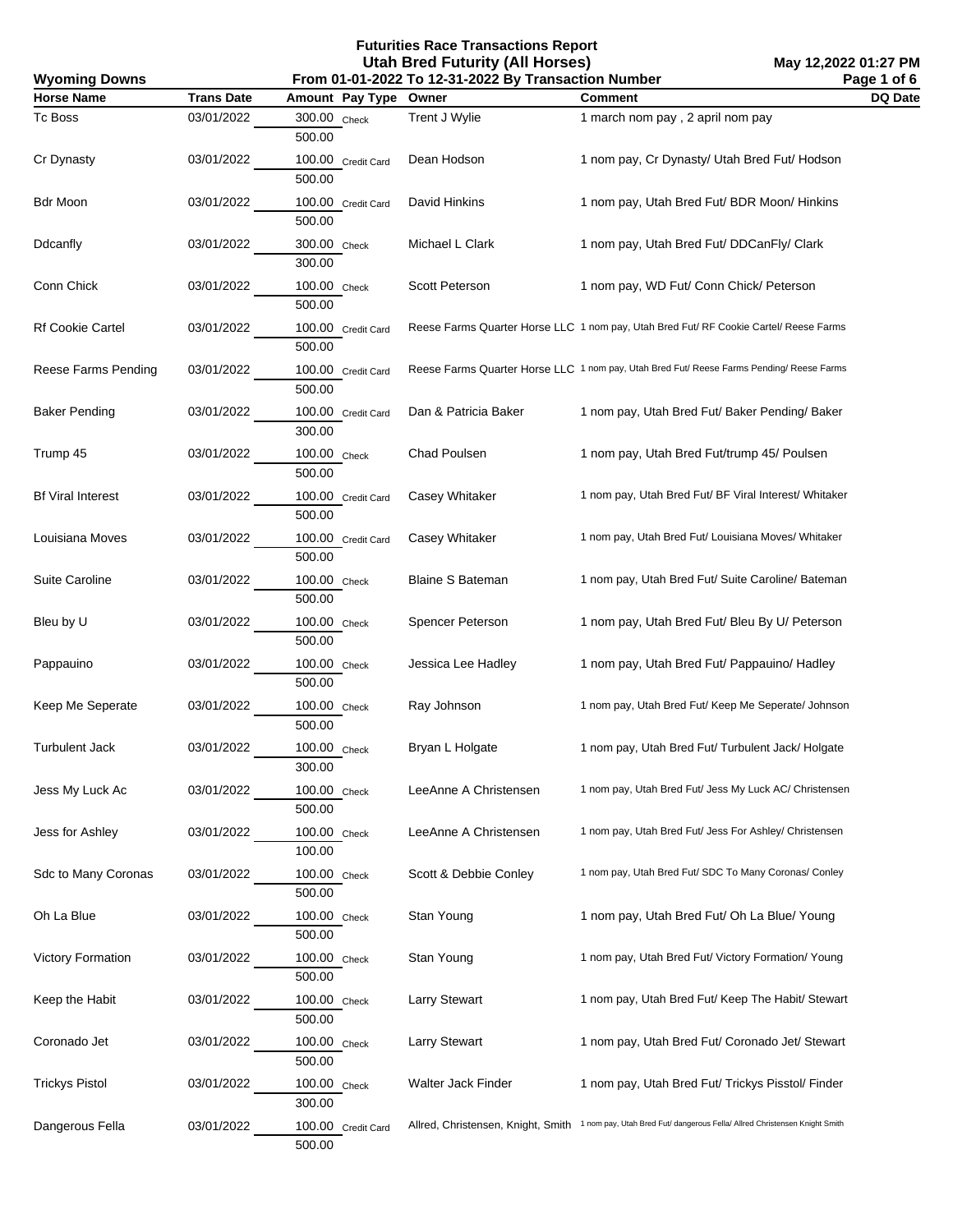| <b>Wyoming Downs</b>        | Page 2 of 6<br>From 01-01-2022 To 12-31-2022 By Transaction Number |                                                                           |                                                                          |                                                                                                                                                                                                                                          |         |
|-----------------------------|--------------------------------------------------------------------|---------------------------------------------------------------------------|--------------------------------------------------------------------------|------------------------------------------------------------------------------------------------------------------------------------------------------------------------------------------------------------------------------------------|---------|
| <b>Horse Name</b>           | <b>Trans Date</b>                                                  | Amount Pay Type                                                           | Owner                                                                    | <b>Comment</b>                                                                                                                                                                                                                           | DQ Date |
| <b>MI Smooth Times</b>      | 03/01/2022                                                         | 100.00 Credit Card<br>500.00                                              | Michael Isom                                                             | 1 nom pay, Utah Bred Fut/ MI Smooth Times/ Isom                                                                                                                                                                                          |         |
| Mi Fired Up                 | 03/01/2022                                                         | 100.00 Credit Card<br>500.00                                              | Michael Isom                                                             | 1nompay, Utah Bred Fut/ MI Fired Up/ Isom                                                                                                                                                                                                |         |
| Hero Lips                   | 03/01/2022                                                         | 100.00 Credit Card<br>500.00                                              | Michael Isom                                                             | 1 nom pay, Utha Bred Fut/ Hero Lips/ Isom                                                                                                                                                                                                |         |
| Doctor Blake                | 03/01/2022                                                         | 100.00 Credit Card<br>500.00                                              | Michael Isom                                                             | 1 nom pay, Utah Bred Fut/ Doctor Blake/ Isom                                                                                                                                                                                             |         |
| Little Mountain High        | 03/01/2022<br>04/01/2022<br>05/02/2022<br>06/18/2022               | 100.00 Check<br>200.00<br>Check<br>200.00 Check<br>150.00 Check<br>650.00 | David R Johnson<br>David R Johnson<br>David R Johnson<br>David R Johnson | 1 nom pay, Utah Bred Fut/ Little Mountain High/ Johnson<br>2 nom pay, Utah Bred Fut/ Little Mountain High/ Johnson<br>3 nom pay, Utah Bred Fut/ Little Mountain High/ Johnson<br>Trial Pay, Utah Bred Fut/ Little Mountain High/ Johnson |         |
| Bc Handsome Guy             | 03/01/2022                                                         | 100.00 Check<br>500.00                                                    | Ben L McKinney                                                           | 1 nom pay, Utah Bred Fut/ BC Handsome Guy/ McKinney                                                                                                                                                                                      |         |
| Beerfund                    | 03/01/2022                                                         | 100.00 Credit Card<br>500.00                                              | Jordan Allred                                                            | 1 nom pay, Utah Bred Fut/ Beerfund/ Allred                                                                                                                                                                                               |         |
| Blazin a Dynasty            | 03/01/2022                                                         | 100.00 Credit Card<br>500.00                                              | <b>Trent Nelson</b>                                                      | 1 nom pay, Utah Bred Fut/ Blazin A Dynasty/ Nelson                                                                                                                                                                                       |         |
| <b>GI Bodacious Mystery</b> | 03/01/2022                                                         | 100.00 Check<br>100.00                                                    | Gary Laramie                                                             | 1 nom pay, Utah Bred Fut/ GI Bodacious Mystery/Laramie                                                                                                                                                                                   |         |
| Gg Rollin Rollin            | 03/01/2022                                                         | 100.00 Check<br>500.00                                                    | <b>Goodrich Quarter Horses</b>                                           | 1 nom pay, Utah Bred Fut/ GG Rollin Rollin/ Goodrich                                                                                                                                                                                     |         |
| Gg Ocean King               | 03/01/2022                                                         | 100.00 Check<br>500.00                                                    | <b>Goodrich Quarter Horses</b>                                           | 1 nom pay, Utah Bred fut/ GG Ocean King/ Goodrich                                                                                                                                                                                        |         |
| Mister Jim                  | 03/01/2022                                                         | 100.00 Credit Card<br>500.00                                              | <b>Tony Greaves</b>                                                      | 1 nom pay, Utah Bred Fut/ Mister Jim/ Greaves                                                                                                                                                                                            |         |
| Big E                       | 03/01/2022                                                         | 100.00 Check<br>500.00                                                    | Eric And Angela Peterson                                                 | 1 nom pay, Utah Bred Fut/ Big E/ Peterson                                                                                                                                                                                                |         |
| Kvn Grand Victory           | 03/01/2022                                                         | 100.00 Check<br>500.00                                                    | McColee Land & Livestock LLC                                             | 1 nom pay, Utah Bred Fut/ KVN Grand Victory/ McColee Land and Livestock                                                                                                                                                                  |         |
| The Other Halff             | 03/01/2022                                                         | 100.00 Check<br>300.00                                                    |                                                                          | McColee Land & Livestock LLC 1 nom pay, Utah Bred fut/ The other Halff/ McColee Land and Livestock                                                                                                                                       |         |
| Rayshas Pink Cartel         | 03/01/2022                                                         | 100.00 Check<br>500.00                                                    | Renegade Racing                                                          | 1 nom pay, Rayshas Pink Cartel/ Utah Bred Fut/ Renegade                                                                                                                                                                                  |         |
| Bc Handsome Guy             | 04/01/2022                                                         | 200.00 Check<br>500.00                                                    | Ben L McKinney                                                           | 2 nom pay, Utah Bred Fut/ BC Handsome Guy/ McKinney                                                                                                                                                                                      |         |
| <b>Trickys Pistol</b>       | 04/01/2022                                                         | 200.00 Credit Card<br>300.00                                              | Walter Jack Finder                                                       | 2 nom pay, Utah Bred Fut/ Trickys Pistol/ Finder                                                                                                                                                                                         |         |
| <b>Suite Caroline</b>       | 04/01/2022                                                         | 200.00 Check<br>500.00                                                    | <b>Blaine S Bateman</b>                                                  | 2 nompay, Utah Bred Fut/ Suite Caroline/ Bateman                                                                                                                                                                                         |         |
| <b>Dks First Dynasty</b>    | 03/01/2022                                                         | 100.00 Check<br>100.00                                                    | Michael K Mckell                                                         | 1 nom pay, Utah Bred Fut/ BKs First Dynasty/ McKell                                                                                                                                                                                      |         |
| Chance for a Corona         | 03/01/2022<br>04/01/2022                                           | 100.00 Credit Card<br>200.00 Credit Card<br>300.00                        | <b>Shawto Quarter Horses</b><br><b>Shawto Quarter Horses</b>             | 1 nom pay, Utah Bred Fut/ Chance for a Corona/ Shawto Quarter Horses<br>2 nom pay, Utah Bred Fut/ Chance For a Corona/ Shawto Quarter Horses                                                                                             |         |
| <b>Baker Pending</b>        | 04/01/2022                                                         | 200.00 Credit Card<br>300.00                                              | Dan & Patricia Baker                                                     | 2 nom pay, Utah Bred Fut/ Moments/ Baker                                                                                                                                                                                                 |         |
| Gg Rollin Rollin            | 04/01/2022                                                         | 200.00 Check<br>500.00                                                    | <b>Goodrich Quarter Horses</b>                                           | 2 nom pay, Utah Bred Fut/ GG Rollin Rollin/ Goodrich                                                                                                                                                                                     |         |
| Gg Ocean King               | 04/01/2022                                                         | 200.00 Check<br>500.00                                                    | <b>Goodrich Quarter Horses</b>                                           | 2 nom pay, Utah Bred Fut/ GG Ocean King/ Goodrich                                                                                                                                                                                        |         |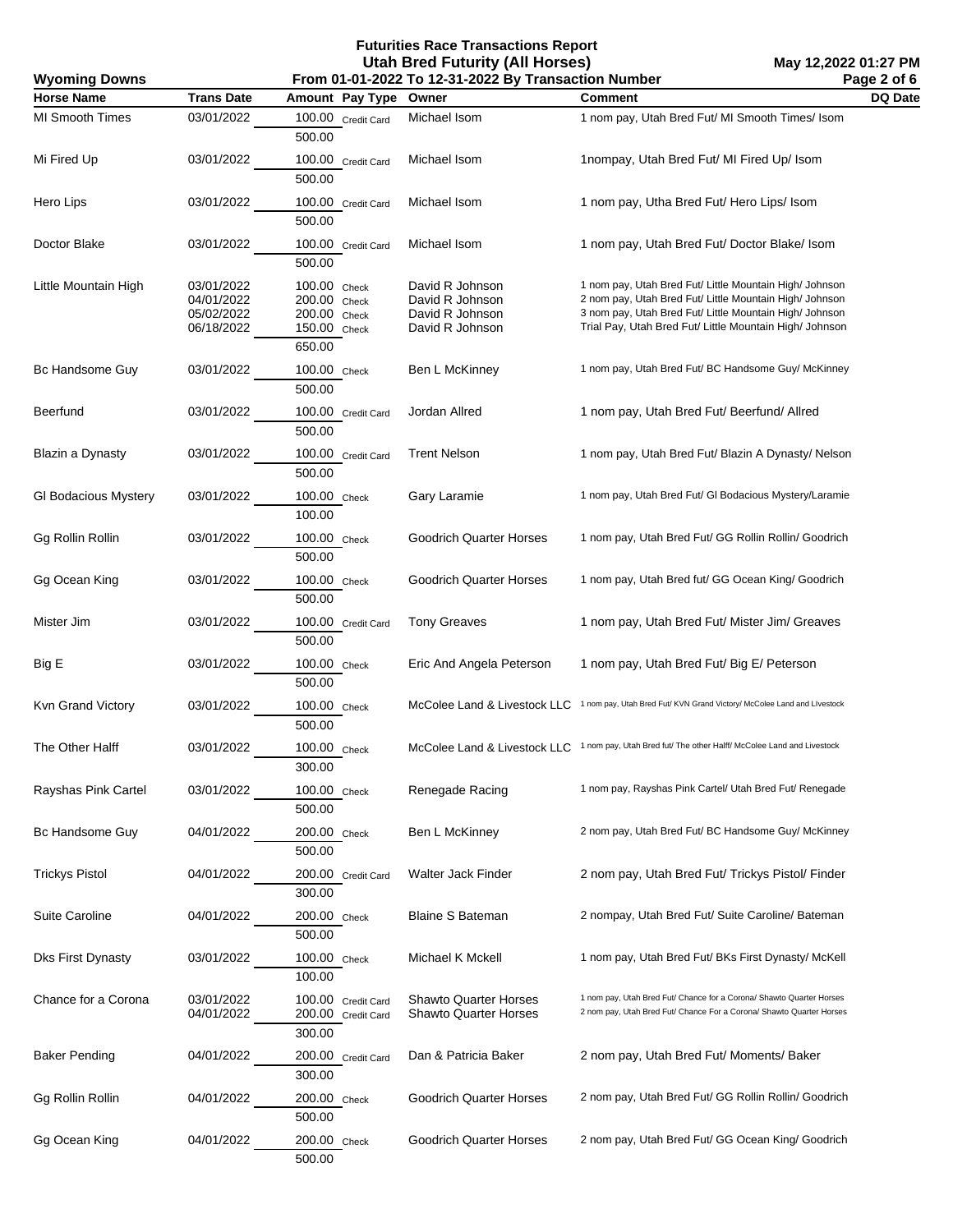| <b>Wyoming Downs</b>     |                                        |                                                          | Page 3 of 6<br>From 01-01-2022 To 12-31-2022 By Transaction Number |                                                                                                                                                                          |         |
|--------------------------|----------------------------------------|----------------------------------------------------------|--------------------------------------------------------------------|--------------------------------------------------------------------------------------------------------------------------------------------------------------------------|---------|
| <b>Horse Name</b>        | <b>Trans Date</b>                      | Amount Pay Type                                          | Owner                                                              | <b>Comment</b>                                                                                                                                                           | DQ Date |
| Big E                    | 04/01/2022                             | 200.00 Check<br>500.00                                   | Eric And Angela Peterson                                           | 2 nom pay, Utah Bred Fut/ Big E/ Peterson                                                                                                                                |         |
| Mister Jim               | 04/01/2022                             | 200.00 Check<br>500.00                                   | <b>Tony Greaves</b>                                                | 2 nom pay, Utah Bred Fut/ Mister Jim/ Greaves                                                                                                                            |         |
| Rayshas Pink Cartel      | 04/01/2022                             | 200.00 Check<br>500.00                                   | Renegade Racing                                                    | 2 nom pay, Utah Bred Fut/ Rayshas Pink Cartel/ renegade                                                                                                                  |         |
| Jess My Luck Ac          | 04/01/2022                             | 200.00 Check<br>500.00                                   | LeeAnne A Christensen                                              | 2 nom pay, Utah Bred Fut/ Jess My Luck AC/ Christensen                                                                                                                   |         |
| Conn Chick               | 04/01/2022                             | 200.00 Check<br>500.00                                   | Scott Peterson                                                     | 2 nom pay, Utah Bred Fut/Conn Chick/ Peterson                                                                                                                            |         |
| Kvn Grand Victory        | 04/01/2022                             | 200.00 Check<br>500.00                                   |                                                                    | McColee Land & Livestock LLC 2 nom pay, Utah Bred Fut/ KVN Grand Victory/ robinson                                                                                       |         |
| The Other Halff          | 04/01/2022                             | 200.00 Check<br>300.00                                   |                                                                    | McColee Land & Livestock LLC 2 nom pay, Utah Bred Fut/ The Other Half/ Robinson                                                                                          |         |
| Trump 45                 | 04/01/2022                             | 200.00 Check<br>500.00                                   | Chad Poulsen                                                       | 2 nom pay, Utah Bred Fut/ Trump 45/ Poulsen                                                                                                                              |         |
| Corona Rage              | 04/01/2022<br>04/01/2022               | 200.00 Check<br>200.00 Check<br>600.00                   |                                                                    | Ron Moosman & Jim Nebeker 1 nom pay, Utah Bred Fut/ Corona Rage/ Nebeker & Moosman<br>Ron Moosman & Jim Nebeker 2 nom pay, Utah Bred Fut/ Corona Rage/ Nebeker & Moosman |         |
| Pappas Jewel             | 04/01/2022<br>04/01/2022               | 200.00 Check<br>200.00 Check<br>600.00                   | Lewis R Dillree<br>Lewis R Dillree                                 | 1 nom pay, Utah Bred Fut/ Pappas Jewel/ Dillree<br>2 nom pay, Utah Bred Fut/Pappas Jewel/ Dillree                                                                        |         |
| Keep Me Seperate         | 04/01/2022                             | 200.00 Check<br>500.00                                   | Ray Johnson                                                        | 2 nom pay, Utah Bred FUt/ Keep me Seperate/ Johnson                                                                                                                      |         |
| Dangerous Fella          | 04/01/2022                             | 200.00 Credit Card<br>500.00                             |                                                                    | Allred, Christensen, Knight, Smith 2 nom pay, Utah Bred Fut/Dangerous Fella/ Allred Christensen Knight                                                                   |         |
| Beerfund                 | 04/01/2022                             | 200.00 Credit Card<br>500.00                             | Jordan Allred                                                      | 2 nom pay, Utah Bred Fut/ Beerfund/ Allred                                                                                                                               |         |
| <b>Bnb Lilboombaby</b>   | 03/01/2022<br>04/01/2022<br>05/02/2022 | 200.00 Check<br>200.00 Check<br>$200.00$ Check<br>600.00 | Jeremy Fielding<br>Jeremy Fielding<br>Jeremy Fielding              | 1 nom pay, Utah Bred Fut/ BNB Iil Boom Baby/ Fielding<br>2 nom pay, Utah Bred Fut/ BNB LilBoombaby/ Fielding<br>3 nom pay, Utah Bred Fut/ BNB lilboombaby/ Fielding      |         |
| Coronado Jet             | 04/01/2022                             | 200.00 Check<br>500.00                                   | <b>Larry Stewart</b>                                               | 2 nom pay, Utah Bred Fut/ Coronado Jet/ Stewart                                                                                                                          |         |
| Keep the Habit           | 04/01/2022                             | 200.00 Check<br>500.00                                   | <b>Larry Stewart</b>                                               | 2 nom pay, Utah Bred Fut/ Keep the Habit/ Stewart                                                                                                                        |         |
| <b>Streakin Dell Rey</b> | 03/01/2022                             | 100.00 Cashier Check Darin Bare<br>100.00                |                                                                    | 1 nom pay, Utah Bred FUt/ Streakin Dell Rey/ Bare                                                                                                                        |         |
| Pappauino                | 04/01/2022                             | 200.00 Check<br>500.00                                   | Jessica Lee Hadley                                                 | 2 nom pay, Utah Bred Fut/ Pappauino/ Hadley                                                                                                                              |         |
| Panamita                 | 03/01/2022<br>04/01/2022               | 100.00 Credit Card<br>200.00 Credit Card<br>500.00       | Brenda F Villa<br>Brenda F Villa                                   | 1 nom pay, Utah Bred Fut/ Panamita/ Villa<br>2 nom pay, Utha Bred FUt/ Panamita/ Villa                                                                                   |         |
| <b>Turbulent Jack</b>    | 04/01/2022                             | 200.00 Credit Card<br>300.00                             | Bryan L Holgate                                                    | 2 nom pay, Utah Bred FUt/ Turbulent Jack/ Holgate                                                                                                                        |         |
| Blazin a Dynasty         | 04/01/2022                             | 200.00 Credit Card<br>500.00                             | <b>Trent Nelson</b>                                                | 2 nom pay, Utha Bred Fut/ Blazin A Dynasty/ Nelson                                                                                                                       |         |
| Sdc to Many Coronas      | 04/01/2022                             | 200.00 Check<br>500.00                                   | Scott & Debbie Conley                                              | 2 nom pay, Utah Bred FUt/ SDC To many Coronas/ Conley                                                                                                                    |         |
| Oh La Blue               | 04/01/2022                             | 200.00 Check<br>500.00                                   | Stan Young                                                         | 2 nom pay, Utah Bred Fut/ Oh La Blue/ Young                                                                                                                              |         |
| <b>Victory Formation</b> | 04/01/2022                             | 200.00 Check<br>500.00                                   | Stan Young                                                         | 2 nom pay, Utah Bred Fut/ Victory Formation/ Young                                                                                                                       |         |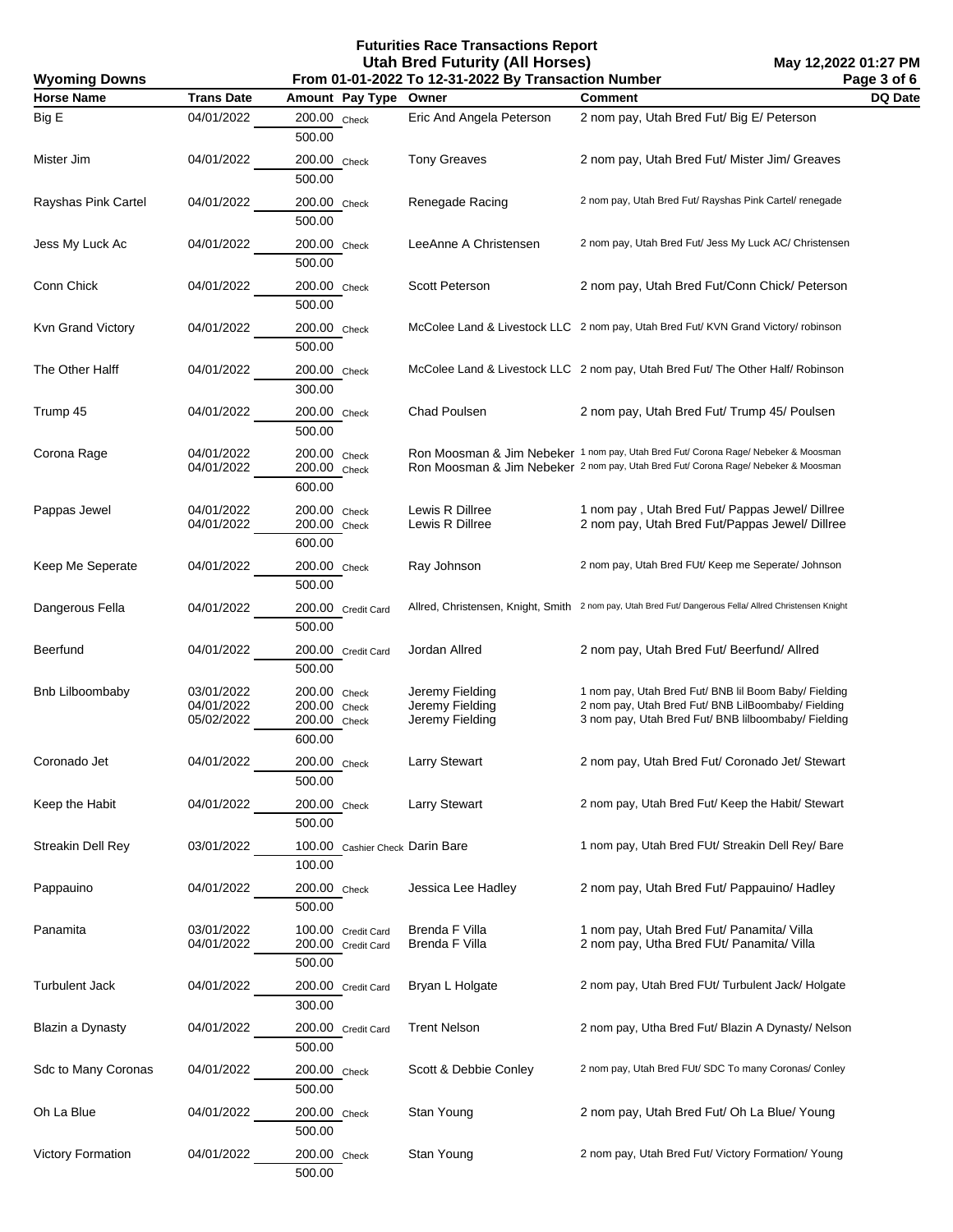| From 01-01-2022 To 12-31-2022 By Transaction Number<br><b>Wyoming Downs</b> |                                        |                                                                          |                                                                            |                                                                                                                                                                                      | Page 4 of 6 |
|-----------------------------------------------------------------------------|----------------------------------------|--------------------------------------------------------------------------|----------------------------------------------------------------------------|--------------------------------------------------------------------------------------------------------------------------------------------------------------------------------------|-------------|
| <b>Horse Name</b>                                                           | <b>Trans Date</b>                      | Amount Pay Type                                                          | Owner                                                                      | <b>Comment</b>                                                                                                                                                                       | DQ Date     |
| Pappas Jewel                                                                | 05/02/2022                             | 200.00 Check<br>600.00                                                   | Lewis R Dillree                                                            | 3 nom pay, Utah Bred Fut/ Pappas Jewel/ Dillree                                                                                                                                      |             |
| Bdr Moon                                                                    | 04/01/2022<br>05/02/2022               | 200.00 Credit Card<br>200.00 Credit Card<br>500.00                       | David Hinkins<br>David Hinkins                                             | 2 nom pay, Utah Bred Fut/ BDR Moon/ Hinkins<br>3 nom pay, Utah Bred Fut/ BDR Moon/ Hinkins                                                                                           |             |
| Conn Chick                                                                  | 05/02/2022                             | 200.00 Check<br>500.00                                                   | <b>Scott Peterson</b>                                                      | 3 nom pay, Utah bred Fut/ Conn Chick/ Peterson                                                                                                                                       |             |
| Cr Dynasty                                                                  | 04/01/2022                             | 200.00 Credit Card<br>500.00                                             | Dean Hodson                                                                | 2 nom pay, Utah Bred Fut/ CR Dynasty/ Hodson                                                                                                                                         |             |
| Bc Handsome Guy                                                             | 05/02/2022                             | 200.00 Check<br>500.00                                                   | Ben L McKinney                                                             | 3 nom pay, Utah Bred Fut/ BC Handsome Guy/ McKinney                                                                                                                                  |             |
| <b>The Ratifier</b>                                                         | 03/01/2022                             | 100.00 Credit Card<br>500.00                                             | Savana Canales                                                             | 1 nom pay, Utah Bred Fut/ THe Ratifier/ Canales                                                                                                                                      |             |
| <b>BNB Mater</b>                                                            | 03/01/2022<br>04/01/2022               | 100.00 Credit Card<br>200.00 Credit Card<br>500.00                       | Rainee Browning<br>Rainee Browning                                         | 1 nompay, Utah Bred Fut/ BNB Mater/ Browning<br>2 nom pay. Utah Bred Fut/ BNB Mater/ Browning                                                                                        |             |
| <b>The Ratifier</b>                                                         | 04/01/2022                             | 200.00 Credit Card<br>500.00                                             | Savana Canales                                                             | 2 nom pay, Utah Bred FUt/ The ratifier/ Canales                                                                                                                                      |             |
| <b>BNB Mater</b>                                                            | 05/02/2022                             | 200.00 Credit Card<br>500.00                                             | Rainee Browning                                                            | 3 nom pay, Utah bred Fut/ BNB Mater/ Browning                                                                                                                                        |             |
| <b>The Ratifier</b>                                                         | 05/02/2022                             | 200.00 Credit Card<br>500.00                                             | Savana Canales                                                             | 3 nom pay, Utah Bred Fut/ The ratifier/ Canales                                                                                                                                      |             |
| Rayshas Pink Cartel                                                         | 05/02/2022                             | 200.00 Check<br>500.00                                                   | Renegade Racing                                                            | 3 nom pay, Utah BredFut/ Rayshas Pink Cartel/ Renegade Racing                                                                                                                        |             |
| Shes Never Late                                                             | 03/01/2022<br>04/01/2022<br>05/02/2022 | 200.00 Check<br>400.00 Check<br>200.00 Check<br>800.00                   | Sheri S Hansen<br>Sheri S Hansen<br>Sheri S Hansen                         | 1 nom pay/ Utah Bred Fut/ Shes Never Late/ Hansen<br>2 nom pay, Utah Bred Fut/ Shes Never Late/ Hansen<br>3 nom pay, Utah bred Fut/ Shes Never Late/ Hansen                          |             |
| Keep Me Seperate                                                            | 05/02/2022                             | 200.00 Check<br>500.00                                                   | Ray Johnson                                                                | 3 nom pay. Utah Bred Fut/ Keep Me Separate/ Johnson                                                                                                                                  |             |
| Tc Boss                                                                     | 05/02/2022                             | 200.00 Credit Card<br>500.00                                             | Trent J Wylie                                                              | 3 nom pay, Utah Bred Fut/ TC Boss/ Wylie                                                                                                                                             |             |
| <b>Bf Viral Interest</b>                                                    | 04/01/2022<br>05/02/2022               | 200.00 Credit Card<br>200.00 Credit Card<br>500.00                       | <b>Casey Whitaker</b><br>Casey Whitaker                                    | 2 nom pay, Utah Bred Fut/ BF Viral Interest / Whitaker<br>3 nom pay, Utah Bred Fut/ BF Viral Interest/ Whitaker                                                                      |             |
| Louisiana Moves                                                             | 04/01/2022<br>05/02/2022               | 200.00 Credit Card<br>200.00 Credit Card<br>500.00                       | Casey Whitaker<br><b>Casey Whitaker</b>                                    | 2 nom pay, Utah Bred Fut/ Louisiana Moves/ Whitaker<br>3 nom pay, Utah Bred Fut/ Louisiana Moves/ Whitaker                                                                           |             |
| <b>Rf Cookie Cartel</b>                                                     | 04/01/2022<br>05/02/2022               | 200.00 Credit Card<br>200.00 Credit Card<br>500.00                       |                                                                            | Reese Farms Quarter Horse LLC 2 nom pay, Utah Bred Fut/ RF Cookie Cartel/ Reese Farms<br>Reese Farms Quarter Horse LLC 3 nom pay, Utah Bred Fut/ RF Cookie Cartel/ Reese Farms       |             |
| Reese Farms Pending                                                         | 04/01/2022<br>05/02/2022               | 200.00 Credit Card<br>200.00 Credit Card<br>500.00                       |                                                                            | Reese Farms Quarter Horse LLC 2 nom pay, Utah Bred Fut/ Reese Farms Pending/ Reese Farms<br>Reese Farms Quarter Horse LLC 3 nom pay, Utah Bred Fut/ Reese Farms Pending/ Reese Farms |             |
| Jc Unstopable Spirit                                                        | 03/01/2022<br>04/01/2022<br>05/02/2022 | 200.00 Credit Card<br>400.00 Credit Card<br>200.00 Credit Card<br>800.00 | Magdalene A Cummings<br>Magdalene A Cummings<br>Magdalene A Cummings       | 1 nom pay, Utah Bred Fut/ JC Unstopable Spirit/ Cummings<br>2 nom pay, Utah bred Fut/ JC Unstopable Spirit/ Cummings<br>3 nom pay, Utah bred Fut/ JC Unstopable Spirit/ Cummings     |             |
| <b>Beerfund</b>                                                             | 05/02/2022                             | 200.00 Credit Card<br>500.00                                             | Jordan Allred                                                              | 3 nom pay, Utah Bred Fut/ Beerfund/ Allred                                                                                                                                           |             |
| Qwick Set                                                                   | 03/01/2022<br>04/01/2022<br>05/02/2022 | 200.00 Credit Card<br>200.00 Credit Card<br>200.00 Credit Card<br>600.00 | Ron and Laurie Moosman<br>Ron and Laurie Moosman<br>Ron and Laurie Moosman | 1 nom pay/ Utah bred Fut/ Qwick Set/ Moosman<br>2 nom pay/ Utah Bred Fut/ Qwick Set/ Moosman<br>3 nom pay/ Utha BredFut/ Qwik Set/ Moosman                                           |             |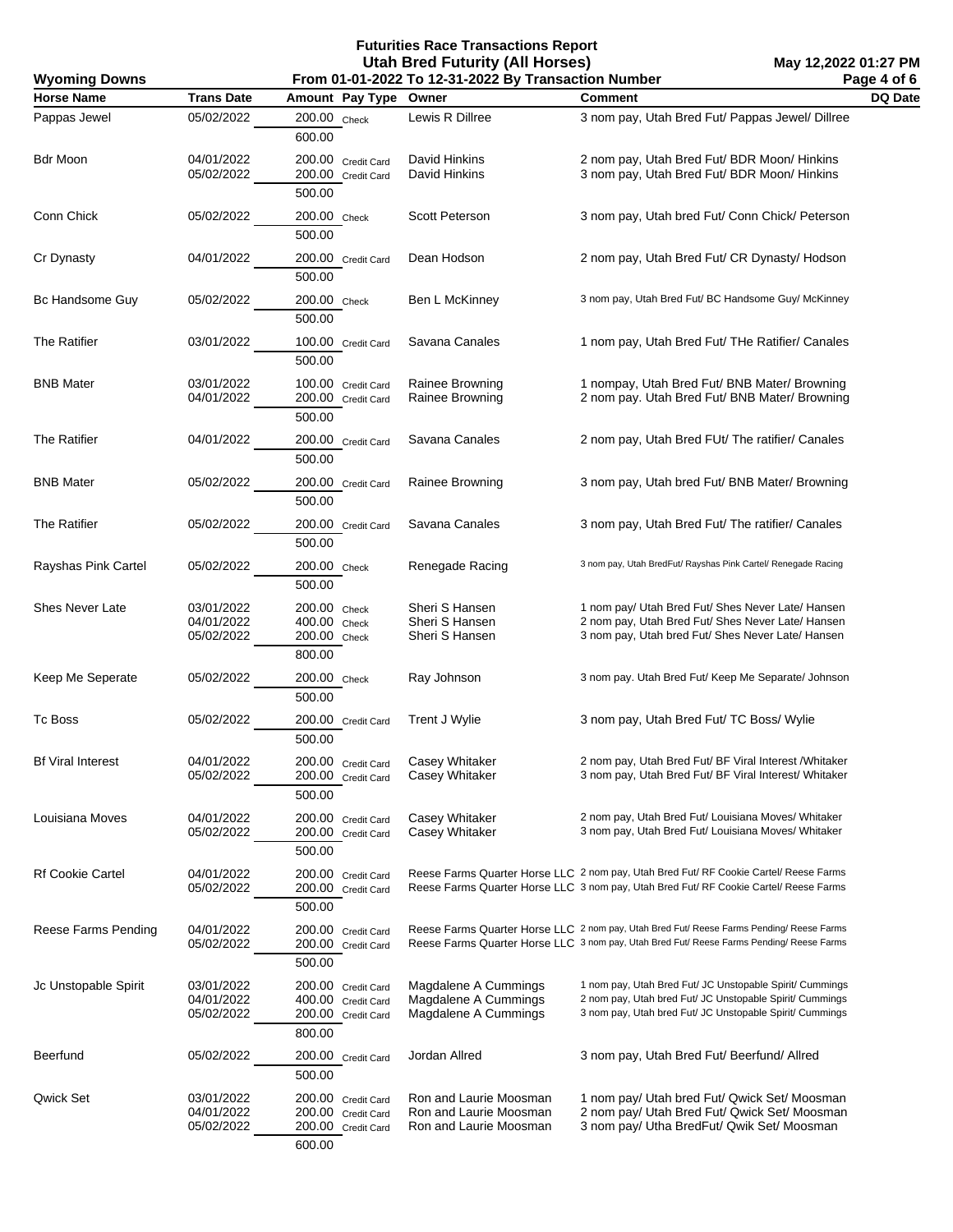| <b>Wyoming Downs</b>     | Page 5 of 6<br>From 01-01-2022 To 12-31-2022 By Transaction Number |                                                                          |                                              |                                                                                                                                           |         |
|--------------------------|--------------------------------------------------------------------|--------------------------------------------------------------------------|----------------------------------------------|-------------------------------------------------------------------------------------------------------------------------------------------|---------|
| <b>Horse Name</b>        | <b>Trans Date</b>                                                  | Amount Pay Type                                                          | Owner                                        | <b>Comment</b>                                                                                                                            | DQ Date |
| Dangerous Fella          | 05/02/2022                                                         | 200.00 Credit Card<br>500.00                                             | Allred, Christensen, Knight, Smith           | 3 nom pay/ Utah Bred Fut/ Dangerous Fella/ allred Christensen Knight Smith                                                                |         |
| Mister Jim               | 05/02/2022                                                         | 200.00 Check<br>500.00                                                   | <b>Tony Greaves</b>                          | 3 nom pay/ Utah Bred Fut/ Mister Jim/ Greaves                                                                                             |         |
| <b>Suite Caroline</b>    | 05/02/2022                                                         | 200.00 Check<br>500.00                                                   | <b>Blaine S Bateman</b>                      | 3 nom pay/ Utah Bred Fut/ Suite Caroline/ Bateman                                                                                         |         |
| Ladd E Boy               | 03/01/2022<br>04/01/2022<br>05/02/2022                             | 100.00 Credit Card<br>200.00 Money Order<br>200.00 Money Order<br>500.00 | Gloria Ortiz<br>Gloria Ortiz<br>Gloria Ortiz | 1 nom pay/ Utah Bred Fut/ Ladd E Boy/ Ortiz<br>2 nom pay/ Utah Bred Fut/ Ladd E Boy/ Ortiz<br>3 nom pay/ Utah Bred Fut/ Ladd e Boy/ Ortiz |         |
| Kvn Grand Victory        | 05/02/2022                                                         | 200.00 Check<br>500.00                                                   |                                              | McColee Land & Livestock LLC 3 nom pay/ Utah Bred Fut/ KVN Grand Victory/ McColee Land & Livestock                                        |         |
| Big E                    | 05/02/2022                                                         | 200.00 Check<br>500.00                                                   | Eric And Angela Peterson                     | 3 nom pay/ Utah Bred Fut/ Big E/ Peterson                                                                                                 |         |
| Doctor Blake             | 04/01/2022<br>05/02/2022                                           | 200.00 Credit Card<br>200.00 Credit Card<br>500.00                       | Michael Isom<br>Michael Isom                 | 2 nom pay/ Utah Bred Fut/ Doctor Blake/ Isom<br>3 nom pay/ Utah Bred Fut/ Doctor Blake/ Isom                                              |         |
| Hero Lips                | 04/01/2022<br>05/02/2022                                           | 200.00 Credit Card<br>200.00 Credit Card<br>500.00                       | Michael Isom<br>Michael Isom                 | 2 nom pay/ Utah Bred Fut/ Hero Lips/ Isom<br>3 nom pay/ Utah bred Fut/ Hero Lips/ Isom                                                    |         |
| Mi Fired Up              | 04/01/2022<br>05/02/2022                                           | 200.00 Credit Card<br>200.00 Credit Card<br>500.00                       | Michael Isom<br>Michael Isom                 | 2 nom pay/ Utah Bred Fut/ MI Fired Up/ Isom<br>3 nom pay/ Utah Bred Fut/ MI Fired Up/ Isom                                                |         |
| <b>MI Smooth Times</b>   | 04/01/2022<br>05/02/2022                                           | 200.00 Credit Card<br>200.00 Credit Card<br>500.00                       | Michael Isom<br>Michael Isom                 | 2 nom pay/ Utah Bred Fut/ MI Smooth times/ Isom<br>3 nom pay/ Utah Bred Fut/ Mi Smooth Times/ Isom                                        |         |
| Trump 45                 | 05/02/2022                                                         | 200.00 Check<br>500.00                                                   | Chad Poulsen                                 | 3 nom pay/ Utah Bred Fut/ Trump 45/ Poulsen                                                                                               |         |
| Corona Rage              | 05/02/2022                                                         | 200.00 Check<br>600.00                                                   |                                              | Ron Moosman & Jim Nebeker 3 nom pay Utah Bred Fut/ Corona rage/ Nebeker                                                                   |         |
| Oh La Blue               | 05/02/2022                                                         | 200.00 Check<br>500.00                                                   | Stan Young                                   | 3 nom pay/ Utah Bred Fut/ Oh La Blue/ Young                                                                                               |         |
| <b>Victory Formation</b> | 05/02/2022                                                         | 200.00 Check<br>500.00                                                   | Stan Young                                   | 3 nom pay/ Utah Bred Fut/Victory Formation/ Young                                                                                         |         |
| Gg Rollin Rollin         | 05/02/2022                                                         | 200.00 Check<br>500.00                                                   | <b>Goodrich Quarter Horses</b>               | 3 nom pay, Utah Bred Fut/ GG Rollin Rollin/ Goodrich                                                                                      |         |
| Gg Ocean King            | 05/02/2022                                                         | 200.00 Check<br>500.00                                                   | <b>Goodrich Quarter Horses</b>               | 3 nom pay, Utah Bred Fut/ GG Ocean King/ Goodrich                                                                                         |         |
| Sdc to Many Coronas      | 05/02/2022                                                         | 200.00 Check<br>500.00                                                   | Scott & Debbie Conley                        | 3 nom pay/ UtahBred Fut/ SDC To Many Coronas/ Conley                                                                                      |         |
| Bleu by U                | 04/01/2022<br>05/02/2022                                           | 200.00 Credit Card<br>200.00 Credit Card<br>500.00                       | Spencer Peterson<br>Spencer Peterson         | 2 nom pay/ Utah Bred Fut/ Bleu By U/ Buckway Ranch<br>3 nom pay/ Utah Bred FUt/ Bleu By U/ Buckway Ranch                                  |         |
| Panamita                 | 05/02/2022                                                         | 200.00 Credit Card<br>500.00                                             | Brenda F Villa                               | 3 nom pay/ Utah Bred Fut/ Panamita/ Villa                                                                                                 |         |
| Coronado Jet             | 05/02/2022                                                         | 200.00 Credit Card<br>500.00                                             | <b>Larry Stewart</b>                         | 3 nom pay/ Utah Bred Fut/ Coronado Jet/ Stewart                                                                                           |         |
| Keep the Habit           | 05/02/2022                                                         | 200.00 Credit Card<br>500.00                                             | <b>Larry Stewart</b>                         | 3 nom pay/ Utah Bred Fut/ Keep the Habit/ Stewart                                                                                         |         |
| Blazin a Dynasty         | 05/02/2022                                                         | 200.00 Credit Card<br>500.00                                             | <b>Trent Nelson</b>                          | 3 nom pay/ Utah Bred Fut/ Blazin A Dynasty/ Nelson                                                                                        |         |
| Cr Dynasty               | 05/02/2022                                                         | 200.00 Credit Card<br>500.00                                             | Dean Hodson                                  | 3 nom pay/ Utah Bred Fut/ CR Dynasty/ Hodson                                                                                              |         |